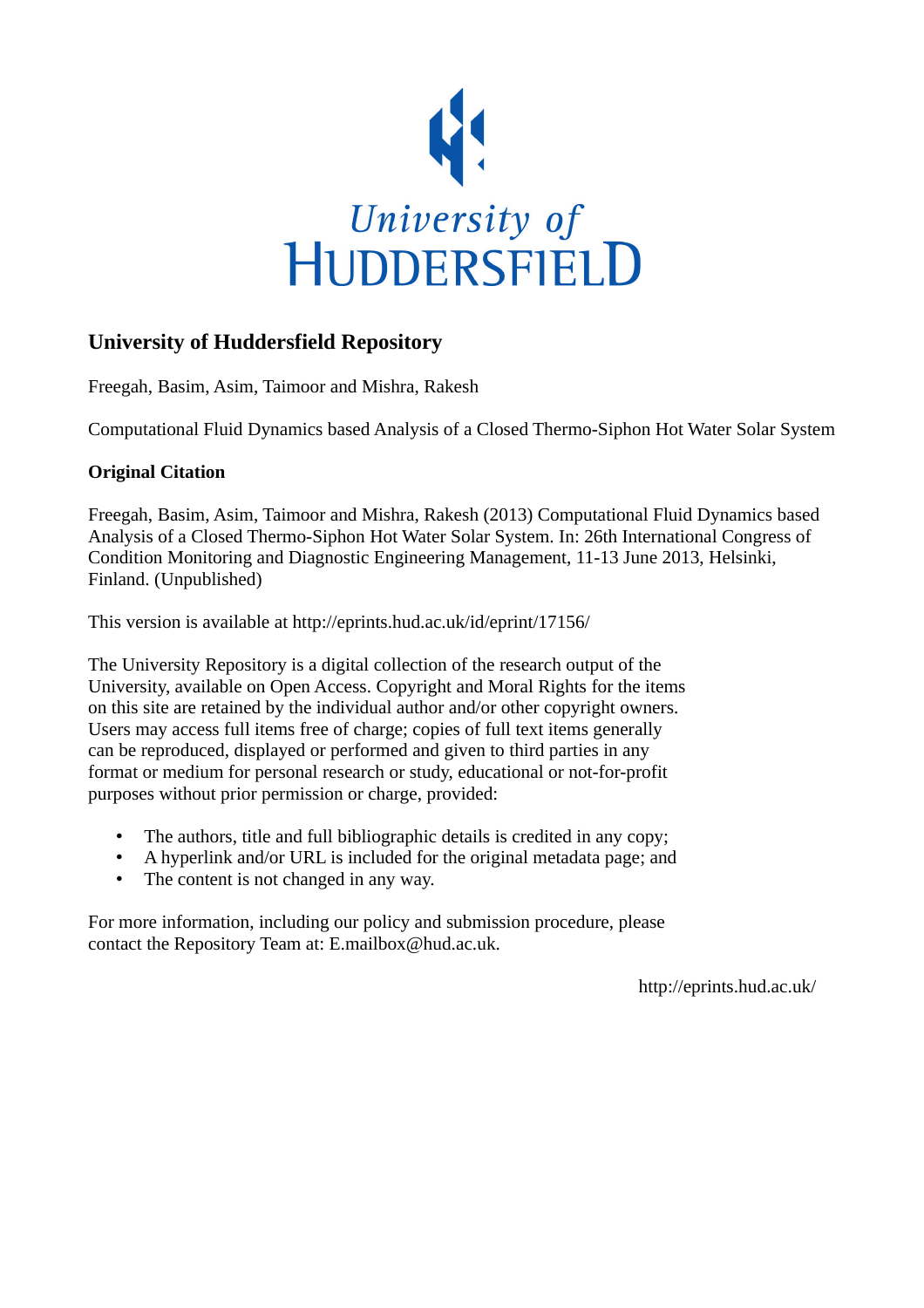# **Computational Fluid Dynamics based Analysis of a Closed Thermo-Siphon Hot Water Solar System**

\*B. Freegah, T. Asim, R. Mishra School of Computing & Engineering, University of Huddersfield, Huddersfield, HD1 3DH, UK \*Lecturer at Al-Mustansiriya University, Baghdad, Iraq [U1169570@hud.ac.uk](mailto:U1169570@hud.ac.uk) [t.asim@hud.ac.uk](mailto:t.asim@hud.ac.uk) r.mishra@hud.ac.uk

Keywords

Computation fluid dynamics (CFD), Thermo-siphon, natural convection, static temperature

#### **Abstract**

One of the alternative sources of energy is solar energy which is available in abundance throughout the world. The energy contained within the solar rays is capable of starting natural convection within closed mechanical systems containing a suitable working fluid. One such system is commonly known as a Thermo-Siphon which transfers solar energy into internal energy of the working fluid, commonly water. In the present study, an attempt has been made towards better understanding of the flow structure within a thermo-siphon by analysing the natural convection phenomenon using Computational Fluid Dynamics techniques. A commercial CFD package has been used to create a virtual domain of the working fluid within the thermo-siphon, operating under no-load condition. The effects of the length to diameter ratio of the pipes connecting the condenser and the evaporator, number of connecting pipes, angle of inclination of the thermo-siphon and the heat flux from the solar rays to the working fluid, on the performance of the thermo-siphon, have been critically analysed in this study. The results depict that the heat flux and the length to diameter ratio of the pipes have significant effects on the performance of a thermo-siphon, whereas, the angle of inclination has negligibly small effect. Furthermore, an increase in the number of connecting pipes increases the temperature of the working fluid by absorbing more solar energy. Hence, CFD can be used as a tool to

analyse, design and optimise the performance output of a thermo-siphon with reasonable accuracy.

#### **1. Introduction**

In recent decades, the world has witnessed significant developments in the area of solar energy. Many researchers have been trying to fully understand the hydrodynamics of thermo-siphons in order to optimise the mechanical design of such systems. Most of these studies are based on experimental findings or theoretical analysis by using traditional methods.

Soinet. al. [1] studied the effect of insulation and the liquid level on the condenser performance and investigated the thermal performance of a thermosiphon condenser containing boiling acetone and petroleum ether. The results have shown that the relationship between the condenser efficiency and liquid level is linear. Downing et. al.[2] has used R-11 and R-114 as working fluids inside solar condenser pipes. The results have shown that the working fluids, that have phase change, are more efficient and respond faster to heat transfer than working fluids that have single phase only. Fanney et. al. [3] conducted experimental study on solar domestic hot water system to analyse the effect of irradiance level on thermal performance of a refrigerant within the solar condenser. The results have shown that the effect of the irradiance level on thermal performance of refrigerant is negligibly small. Radhwan et. al. [4] conducted experimental studies on two integrated solar water heaters for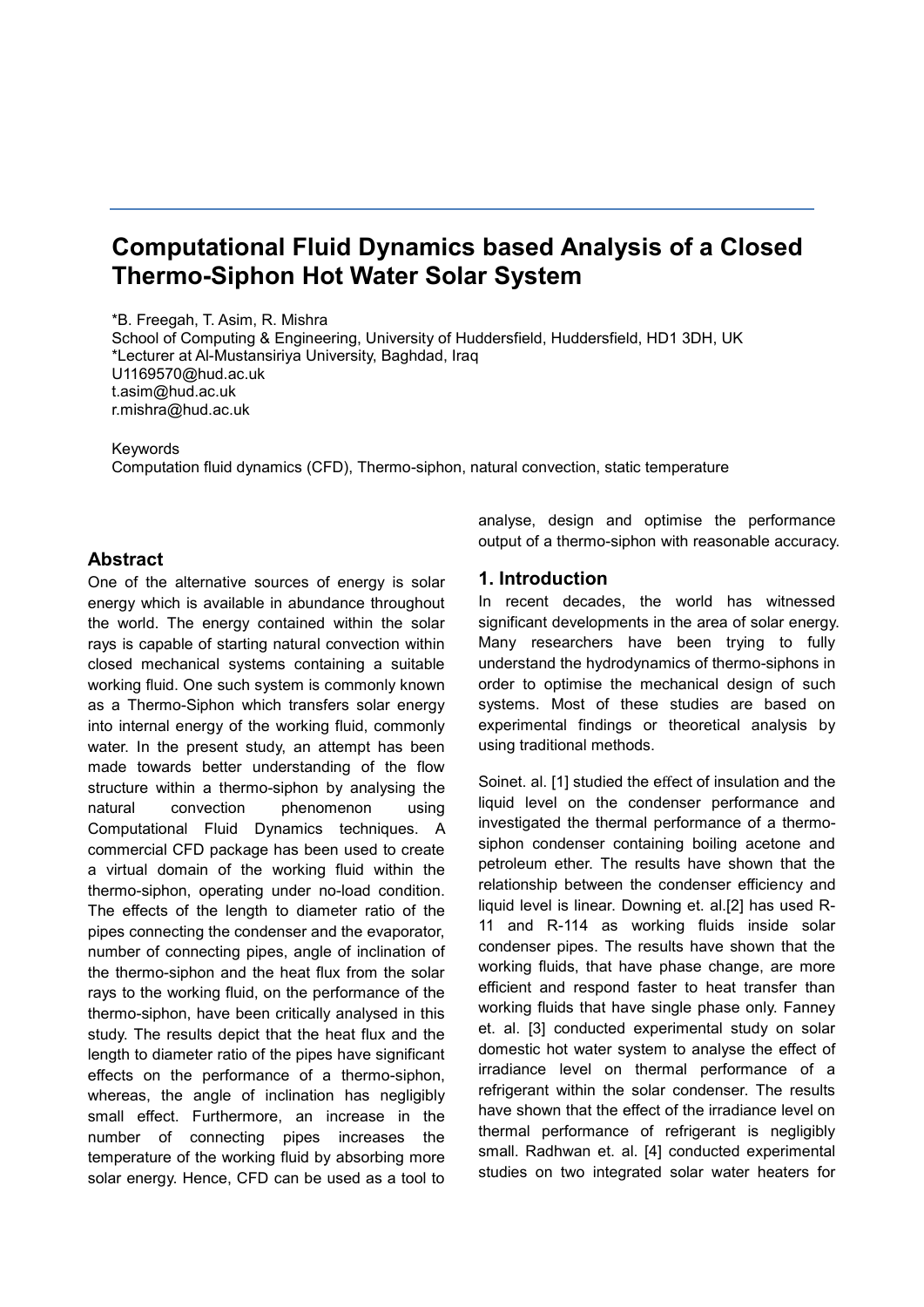both forced and natural circulation water flows. R-11 was used as working fluid. The results show that the natural circulation water flow has a remarkable impact on the thermal performance while the forced circulation has relatively weaker impact. Esenet et. al.[5]experimentally studied three refrigerants, R-134, R-407 and R-410.The three systems have been tested under the same working conditions in an attempt to find out the most effective refrigerant among the three. The results have shown that R-410 as a working fluid is more efficient than other refrigerants for both the non-loading and loading operations. Shamanic et. al.[6] studied comparative performance of single-phase and two-phase closed loop thermo-siphons. R-134 has been used as the working fluid in two-phase thermo-siphon, whereas water has been used as the working fluid in singlephase thermo-siphon under same working conditions.

Recently, a few researchers have tried analysing the natural convection phenomenon using Computational Fluid Dynamics techniques. Asghar et. al. [7] carried out experimental studies to analyse the effects of fill ratio on performance of a thermo-siphon for three different heat fluxes and validated the results using CFD. The results have shown that the performance of a thermo-siphon gets affected significantly with fill ratio. Furthermore, it has been observed that CFD predicts the temperature profiles with reasonable accuracy. Numerical analysis of modified solar condenser has been investigated by Sato et.al. [8].They conducted theoretical study in order to analyse the effect of heat pipe tilt angle and condenser geometry on temperature of the working fluid within the condenser by using computational Fluid Dynamics tools. The study shows that the tilt angle of 45ºis optimal as far as the performance of the thermosiphon is concerned. Subramanian et. al. [9] analysed the solar water heating system using both the CFD and the experimentation carried out in identical conditions for both uniform header and variable header systems. The solar water heater is designed with different diameters for the header. The results have shown that the overall thermal performance reduces due to non-uniform flow in riser tubes. Furthermore, the results depict that the overall thermal performance and efficiency is higher in variable header system due to uniform velocity. Iordanou et. al. [10] conducted CFD based study in order to investigate the effects of placing a metallic

mesh within the heat pipe of a passive solar condenser, and compared the results with a conventional passive solar condenser. The results have shown that the use of metal grid inside the heat pipe leads to increased solar condenser temperature.

In the present study, Computational Fluid Dynamics tools have been used to carry out an extensive study on the effects of various geometric parameters and the heat flux provided to the connecting pipes on the thermal performance of a closed loop solar hot water thermo-siphon system. The effect of these various parameters have not been explicitly analysed in the design process of thermo-siphons and hence this study is important for the design methodology.

### **2. Numerical Modelling**

In order to analyse the performance of a thermosiphon, a numerical model of the thermo-siphon has been created with varying geometrical parameters, whereas, the working fluid (water), diameter (0.025m) and thickness of connecting pipes (2mm) have been kept constant. Furthermore, a recirculating pipe, having the same diameter and thickness as that of the connecting pipes, has been included in the model in order to complete the closed loop for the thermo-siphon (figure 1).A commercial Computational Fluid Dynamic package has been used to simulate the flow within the thermo-siphon. The model makes use of the control volume numerical technique for solving the governing equations of mass and heat transfer.

It has been assumed that the thermo-siphon is in operation under no-load condition and hence only that part of the thermo-siphon has been modelled where the working fluid is present. The model consist of several inclined pipes connected at the top with the condenser and at the bottom with the evaporator, where the diameter of the condenser is five times the diameter of the connecting pipes and the diameter of the evaporator is the same as that of the connecting pipes. The condenser diameter has been chosen such that no recirculation of water takes place in the connecting pipes [7]. The model has been tested against various length to diameter ratios of connecting pipes ( $L/d = 50$  and 100) for different heat flux of 250W/m2 and 500W/m2 being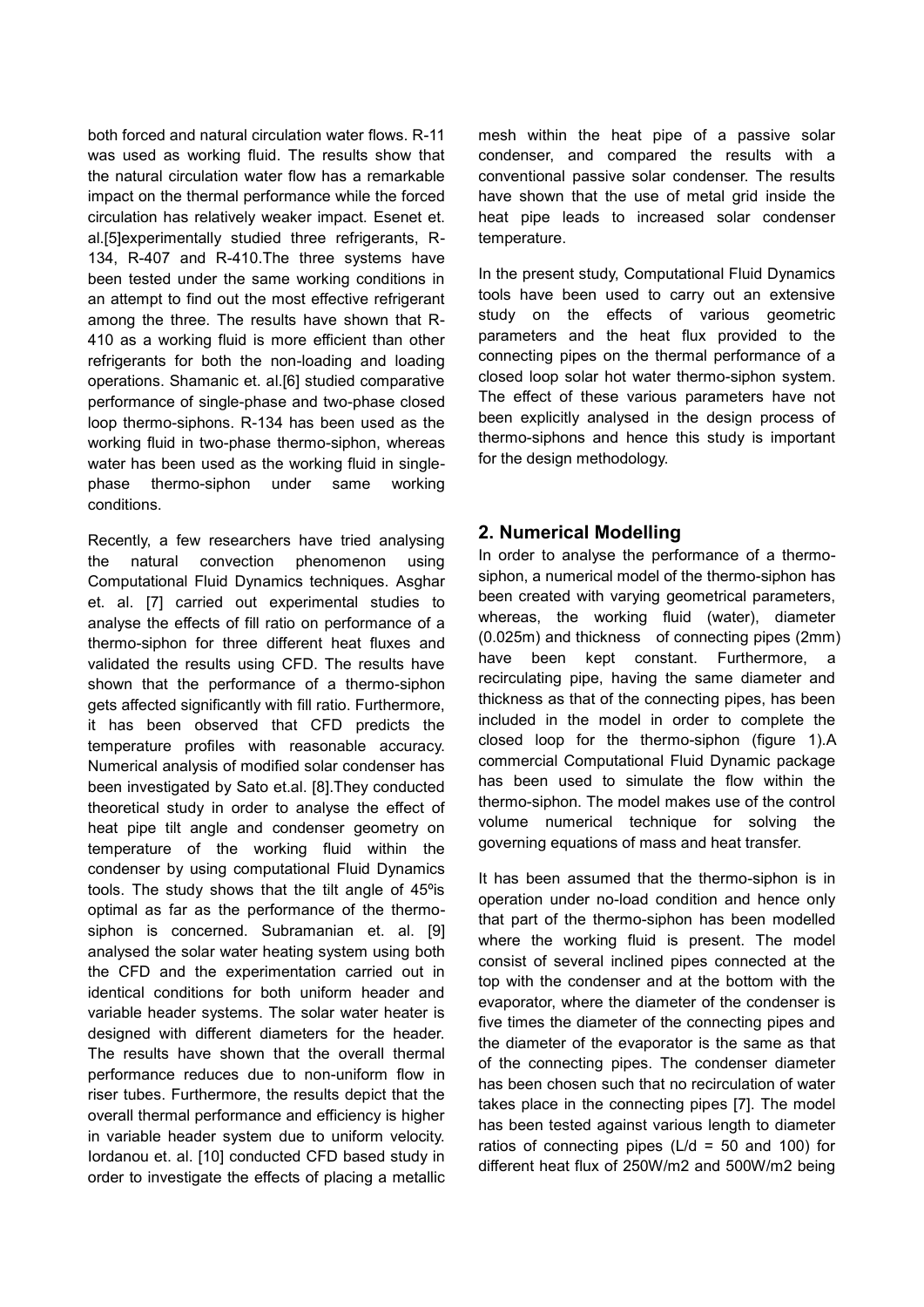applied to the connecting pipes, simulating the effect of the solar rays on these pipes. The whole model is made inclined by 30º and 60º to clearly visualise the natural convection phenomena occurring in the thermo-siphon. In order to analyse the effect of the number of connecting pipes on the performance output of the thermo-siphon, three and five connecting pipes have been modelled separately in the thermo-siphon model.

It has been observed by Asggha ret. al. [7] that the Boussinesq approach for the density of the working fluid in a thermo-siphon gives fairly accurate results and thus has been used in the present study. Three dimensional Navier-Stokes equations, in addition to the continuity and the energy equations have been numerically solved in an iterative manner to simulate the transient flow in the thermo-siphon for one hour.



*Figure 1 - The Geometry of the Thermo-Siphon Model*

#### **3. Results and Analysis**

The numerical analysis carried out on the closed thermo-siphon hot water solar system clear depicts the natural convection phenomena and the distribution of temperature, velocity and pressure of the working fluid within the model. Figure 2 depicts the velocity distribution within the central connecting pipe, the evaporator and the condenser for the thermo-siphon model consisting of three connecting pipes at an inclination angle of 30º. The natural convection phenomena can be clearly seen in the figure, i.e. as the working fluid gets heated, it expands due to increase in temperature and

volume (decrease in density). Due to the inclination of the connecting pipes, the working fluid propagates along the top wall of the pipe and enters the condenser. Furthermore, it can be seen that the velocity of the working fluid increases as it climbs up the pipe. This happens because more thermal energy is being absorbed by the fluid as it is propagating along the connecting pipe further decreasing its density. The working fluid attains highest velocity at the junction with the condenser.

Figure 3 further depicts the natural convection phenomena occurring in the thermo-siphon model considered in the present study. As mentioned earlier, the working fluid heats up and rises in the connecting pipe. Along the pipe, more thermal energy of the solar rays is transferred to the internal energy of the working fluid, increasing its temperature further. Highest temperature of the working fluid is observed at the junction of the connecting pipes and the condenser. Due to its lower density, the working fluid further rises within the condenser and gets accumulated along the top wall of the condenser.



*Figure 2 - Velocity variations in the working fluid in the thermo-siphon after 1 hour of operation at Q = 250W/m<sup>2</sup> and θ = 30<sup>o</sup>*



*Figure 3 - Temperature variations in the working fluid in the thermo-siphon after 1 hour of operation at Q = 250W/m<sup>2</sup> and θ = 30<sup>o</sup>*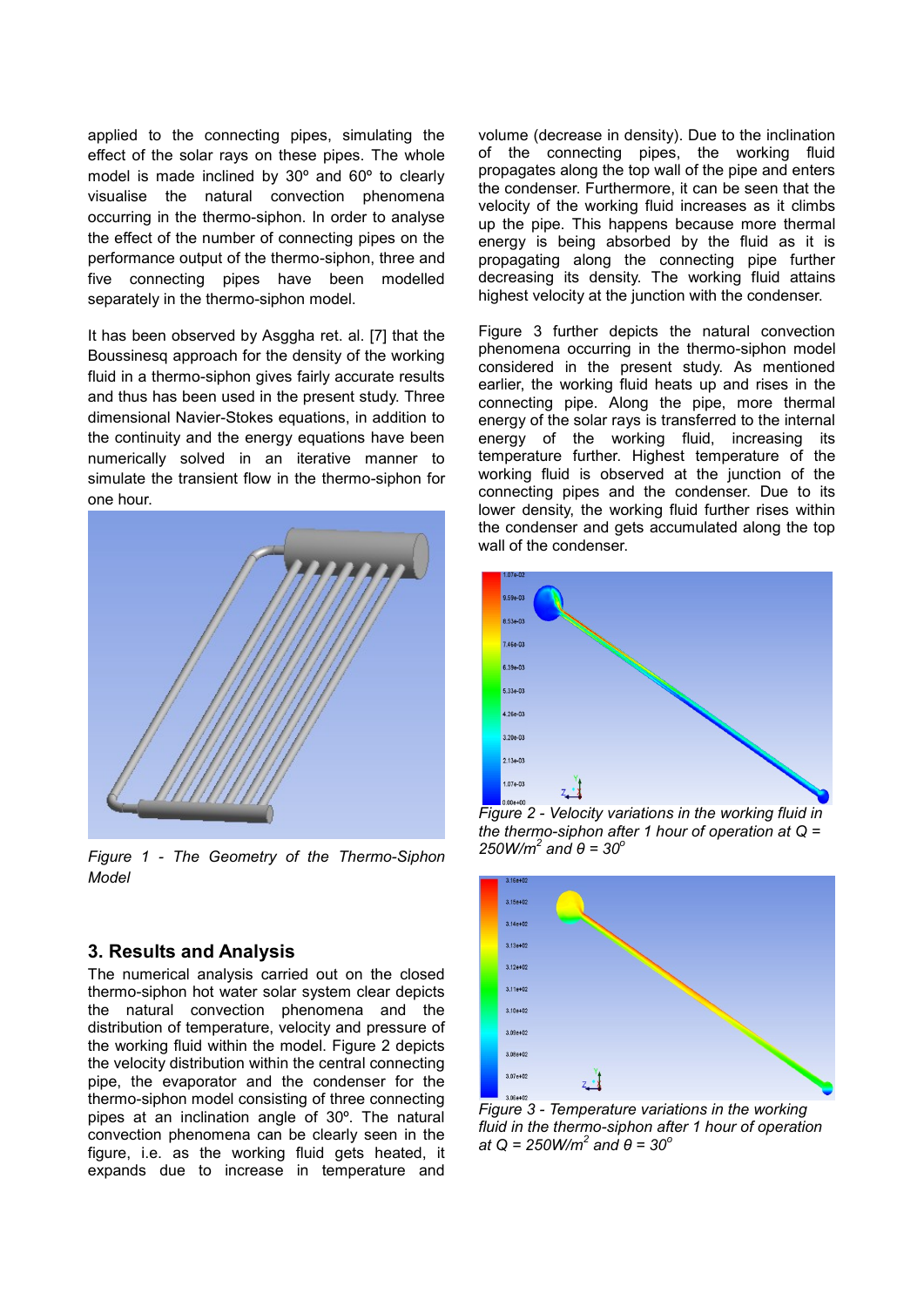Figure 4 depicts the temperature distribution within the condenser of the thermo-siphon. It can be clearly seen that the hot working fluid occupies the upper section of the condenser while the cold working fluid settles on the bottom of the condenser. The cold water is re-circulated to the evaporator through the recirculating pipe shown in figure 5. It can be seen that the temperature of the working fluid decreases as it propagates along the recirculating pipe. The motion of the working fluid in the recirculating pipe is dictated by the gravitational acceleration. It is worth mentioning at this point that although the recirculating pipe transfers the cold working fluid from the condenser to the evaporator, the working fluid is still at a higher temperature relative to the working fluid present in the evaporator. By comparing the temperature variations presented in figures 3 and 5, it can be clearly seen that the lowest temperature within the recirculating pipe is 311K whereas the lowest temperature of the working fluid within the evaporator is 300K, which has initially been taken as the operating temperature of the working fluid within the thermo-siphon model presented in this study.



*Figure 4 - Temperature variations in the condenser*  after 1 hour of operation at  $Q = 250W/m<sup>2</sup>$  and  $θ =$ *30<sup>o</sup>*



Figure 5. - Temperature variations in the recirculating pipe after 1 hour of operation at  $Q =$ 250W/m<sup>2</sup> and  $\dot{\theta}$  = 30<sup>o</sup>

It would be prudent at this point to present the mass balance in the thermo-siphon in order to analyze its performance. It is expected from a thermo-siphon system that no recirculation of the working fluid takes place in the connecting pipes, and that the working fluid recirculates only along the recirculating pipe. Figure 6 represents the mass balance in the connecting pipes and the recirculating pipe. It can be seen that the sum of the mass flow rates of the working fluid passing at any cross-section of the connecting pipes is equal to the mass flow rate of the working fluid through the cross section of the recirculating pipe. Hence, the mass is balanced in the thermo-siphon system considered in the present study.



*Figure 6 - Mass balance of the working fluid in the thermo-siphon model*

Figure 7 depicts the variation in working fluid's temperature within the cross section of the condenser for variable number of the connecting pipes. It can be seen that the temperature within the condenser is higher for seven connecting pipes as compared to three connecting pipes. It is obvious from the fact that more number of connecting pipes transfers more hot fluid to the condenser. After one hour of operation, the difference in the condenser's temperature is 2K for both thermo-siphon configurations. Hence, increase in the number of connecting pipes increases the temperature of the working fluid within the condenser.

Figure 8 depicts the variation in working fluid's temperature within the cross section of the condenser for variable lengths of the connecting pipes. It can be seen that the temperature within the condenser is higher for  $L/d = 100$  as compared to  $L/d = 50$  of the connecting pipes. It is obvious from the fact that longer connecting pipes offers more surface area for the solar energy to be converted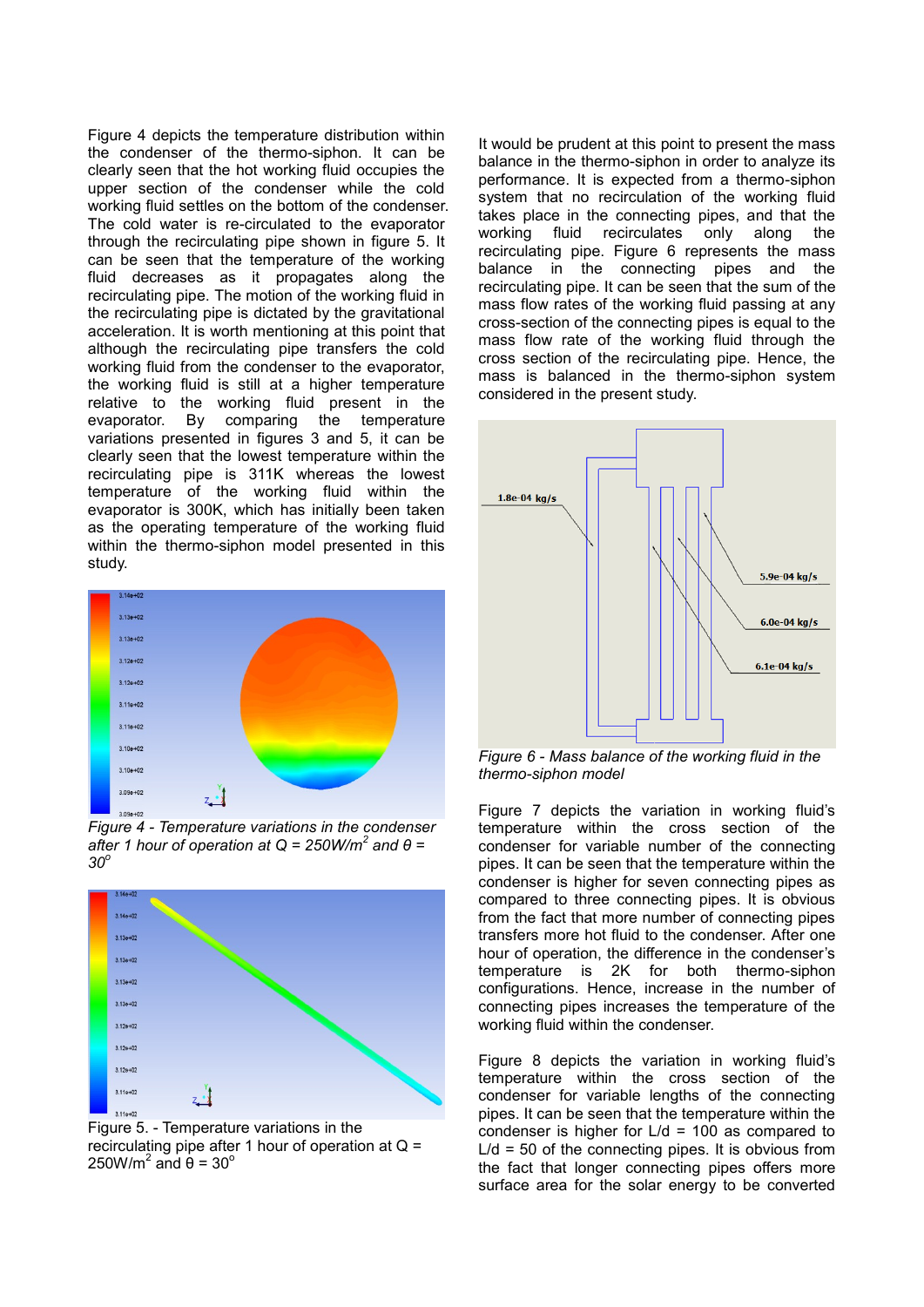into the working fluid's internal energy; hence increasing its temperature further. After one hour of operation, the difference in the condenser's temperature is 4K for both thermo-siphon configurations. Hence, increase in the length of the connecting pipes increases the temperature of the working fluid within the condenser.



*Figure 7 - Variations in temperature of the working fluid within the condenser for various n at L/d = 3, Q = 250W/m<sup>2</sup> and θ = 30<sup>o</sup>*



*Figure 8 - Variations in temperature of the working fluid within the condenser for various L/d at n = 3, Q = 250W/m<sup>2</sup> and θ = 30<sup>o</sup>*

Figure 9 depicts the variation in working fluid's temperature within the cross section of the condenser for variable amount of heat flux provided to the connecting pipes. It can be seen that the temperature within the condenser is considerably higher for heat flux of  $500W/m^2$  as compared to heat flux of  $250W/m^2$ . It is obvious from the fact that more heat flux provided to the connecting pipes heats up the working fluid further. After one hour of operation, the difference in the condenser's temperature is 11K. Hence, increase in the heat flux provided to the connecting pipes increases the temperature of the working fluid within the

condenser.

Figure 10 depicts the variation in working fluid's temperature within the cross section of the condenser for variable inclination angles of the thermo-siphon. It can be seen that the temperature within the condenser is negligibly higher (less than 0.1%) for  $\theta = 60^\circ$  as compared to  $\theta = 30^\circ$ . Hence, increase in the inclination angle of the thermosiphon has negligibly small effect on the temperature of the working fluid within the condenser.



*Figure 9 - Variations in temperature of the working fluid within the condenser for various heat fluxes at n = 3, L/d = 50 and θ = 30<sup>o</sup>*



*Figure 10 - Variations in temperature of the working fluid within the condenser for various inclination angles at n = 3, Q = 250W/m<sup>2</sup> and L/d = 50*

#### **4. Conclusions**

The effects of various parameters, such as number of connecting pipes, L/d ratios of the connecting pipes, heat flux provided to the connecting pipes and the angle of inclination of the thermo-siphon have been numerically analyzed and it can be concluded that the effect of the heat flux dominates the performance of the thermo-siphon. The number